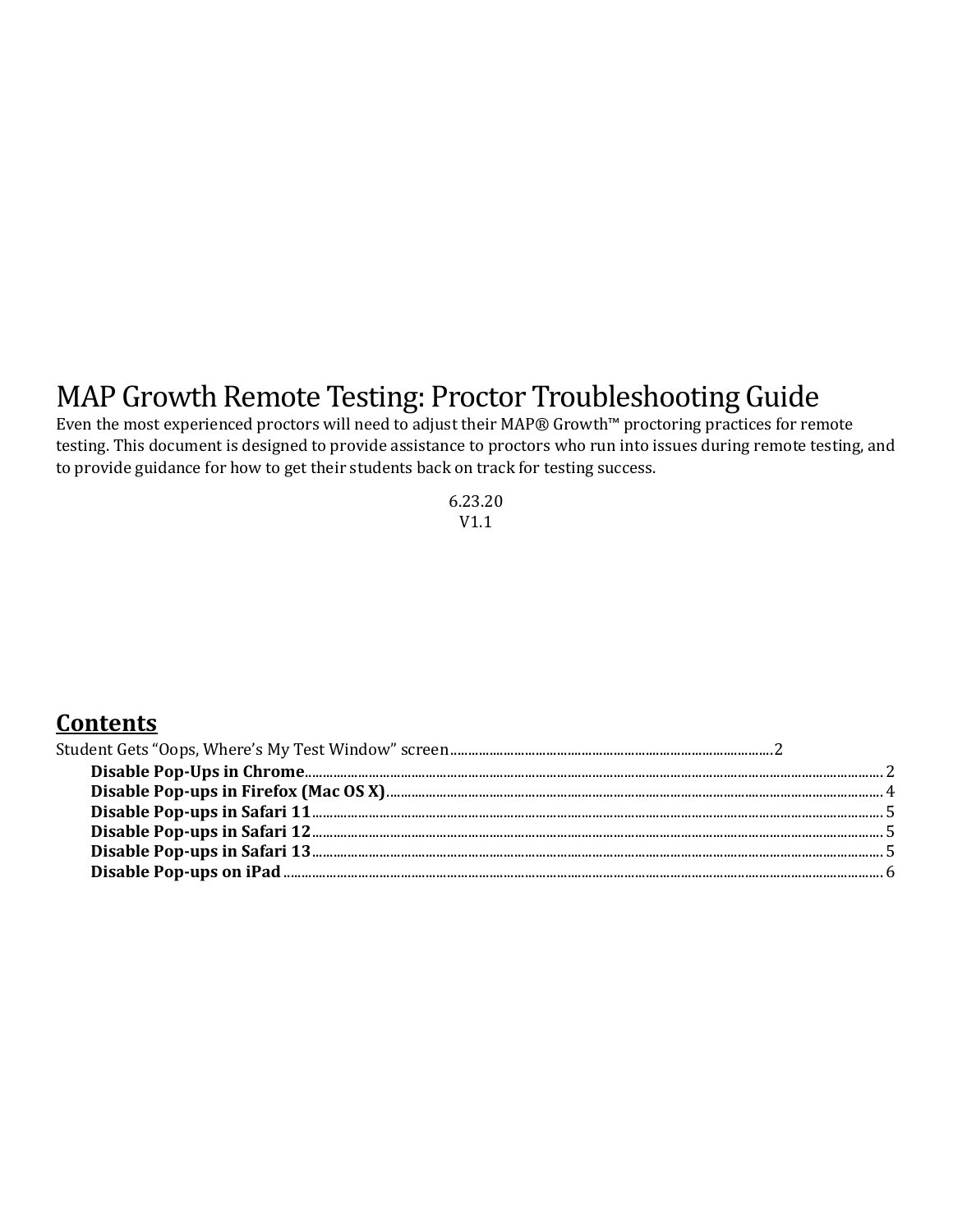### <span id="page-1-0"></span>**Student Gets "Oops, Where's My Test Window" screen**

#### **How to identify this issue:**

When students attempt to log into the assessment, they will receive a message that says "oops! Where's my test window"

#### **What causes this issue:**

• The most common issue is that a student has a pop-up blocker that is interfering with the test

#### **How To Solve This Issue:**

• Follow the instructions below depending on what browser the student is using

#### <span id="page-1-1"></span>**Disable Pop-Ups in Chrome**

Option 1: Navigate to chrome://settings/content/popups in the address bar then add [\*.]mapnwea.org to the Allow list by using the Add function.

#### **Oops! Where's my test window?**

Either a pop-up blocker blocked it, the test window was moved or minimized, or the test window opened and was accidentally closed.

Here's what you can do to fix it.

Reason 1: A pop-up blocker is blocking the test window. Solution: Ask your teacher to help you turn off the pop-up blocker and reload your test window.

**Reason 2:** The test window was moved or minimized. Solution: Ask your teacher to help you find the test window or maximize the test window again.

Reason 3: The test window actually did open, but it was accidentally closed.

Solution: Refresh or close the browser window and try re-launching your test.

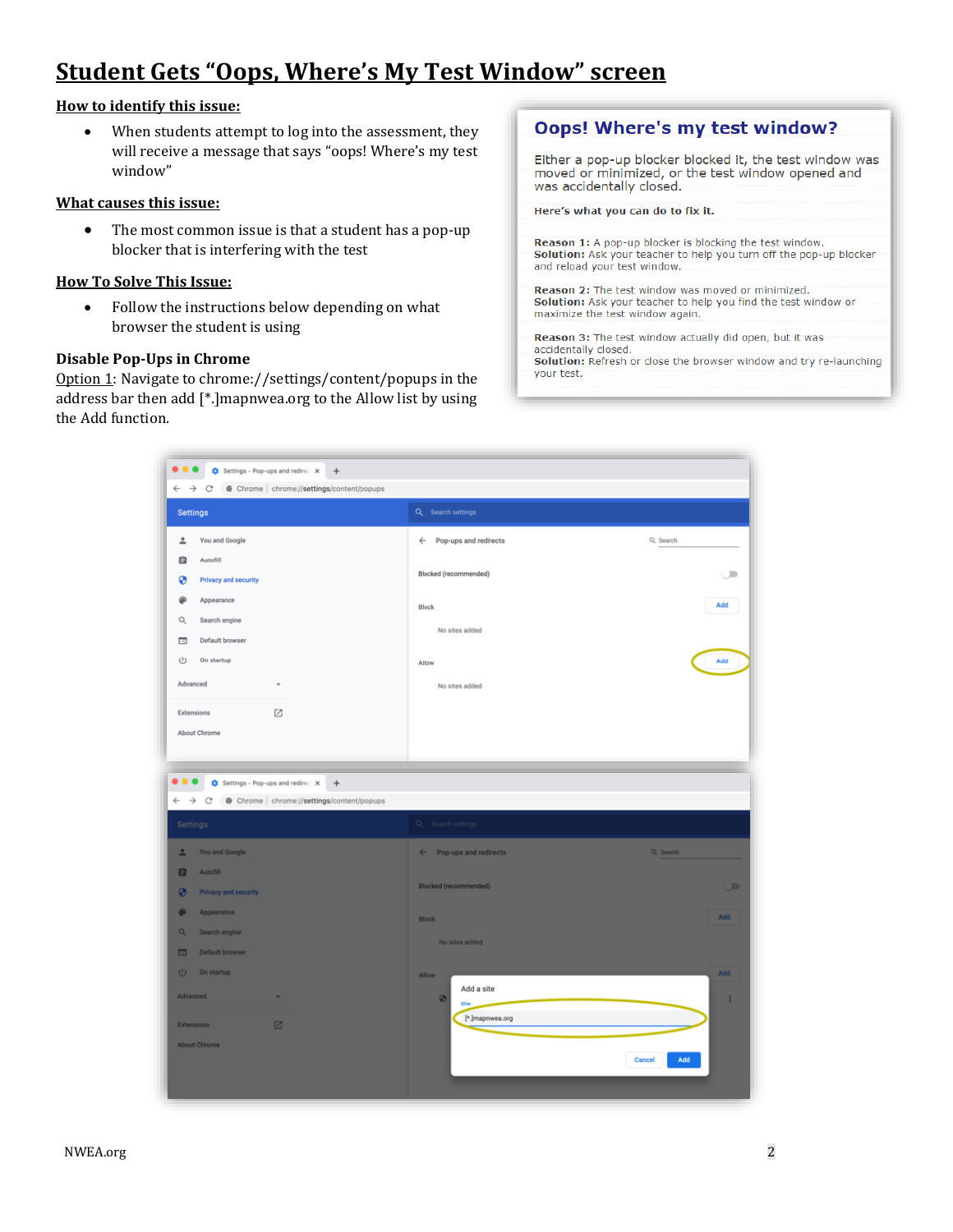#### Option 2:

- Click the Menu icon to the right of the address bar (it is the icon with three vertical dots)
- Select Settings > Privacy and Security > Site Settings > Pop-ups and redirects
- Either toggle the Blocked option, or add [\*.]mapnwea.org to the Allow list

|                                    |      | ☆         | <b>B</b> :  | <b>Settings</b>                  |
|------------------------------------|------|-----------|-------------|----------------------------------|
| New Tab                            |      |           | ЖT          |                                  |
| New Window<br>New Incognito Window |      |           | 3EN<br>OJEN | You and Google                   |
| History                            |      |           | ٠           | Ê<br>Autofill                    |
| Downloads                          |      |           | <b>TXL</b>  |                                  |
| Bookmarks                          |      |           | ٠           | 0<br><b>Privacy and security</b> |
| Zoom                               | $\,$ | $100\% +$ | Ω           |                                  |
| Print                              |      |           | <b>XP</b>   | ⊕<br><b>Hypowrange</b>           |
| Cast<br>Find                       |      |           | 3CF         | Q<br>Search engine               |
| More Tools                         |      |           | ٠           | Default browser<br>$\Box$        |
| Edit                               | Cut  | Copy      | Paste       |                                  |
| Settings                           |      |           | 36,         | $\cup$<br>On startup             |
| Help                               |      |           | ٠           |                                  |

|                      | Clear browsing data                                                           |  |
|----------------------|-------------------------------------------------------------------------------|--|
|                      | Clear history, cookies, cache, and more                                       |  |
| <b>Site Settings</b> | Control what information websites can use and what content they can show you. |  |
| More                 |                                                                               |  |
|                      |                                                                               |  |
|                      |                                                                               |  |
|                      | Images                                                                        |  |
|                      | Show all                                                                      |  |
|                      |                                                                               |  |
| Ø                    | Pop-ups and redirects<br>Blocked                                              |  |
|                      | Ads                                                                           |  |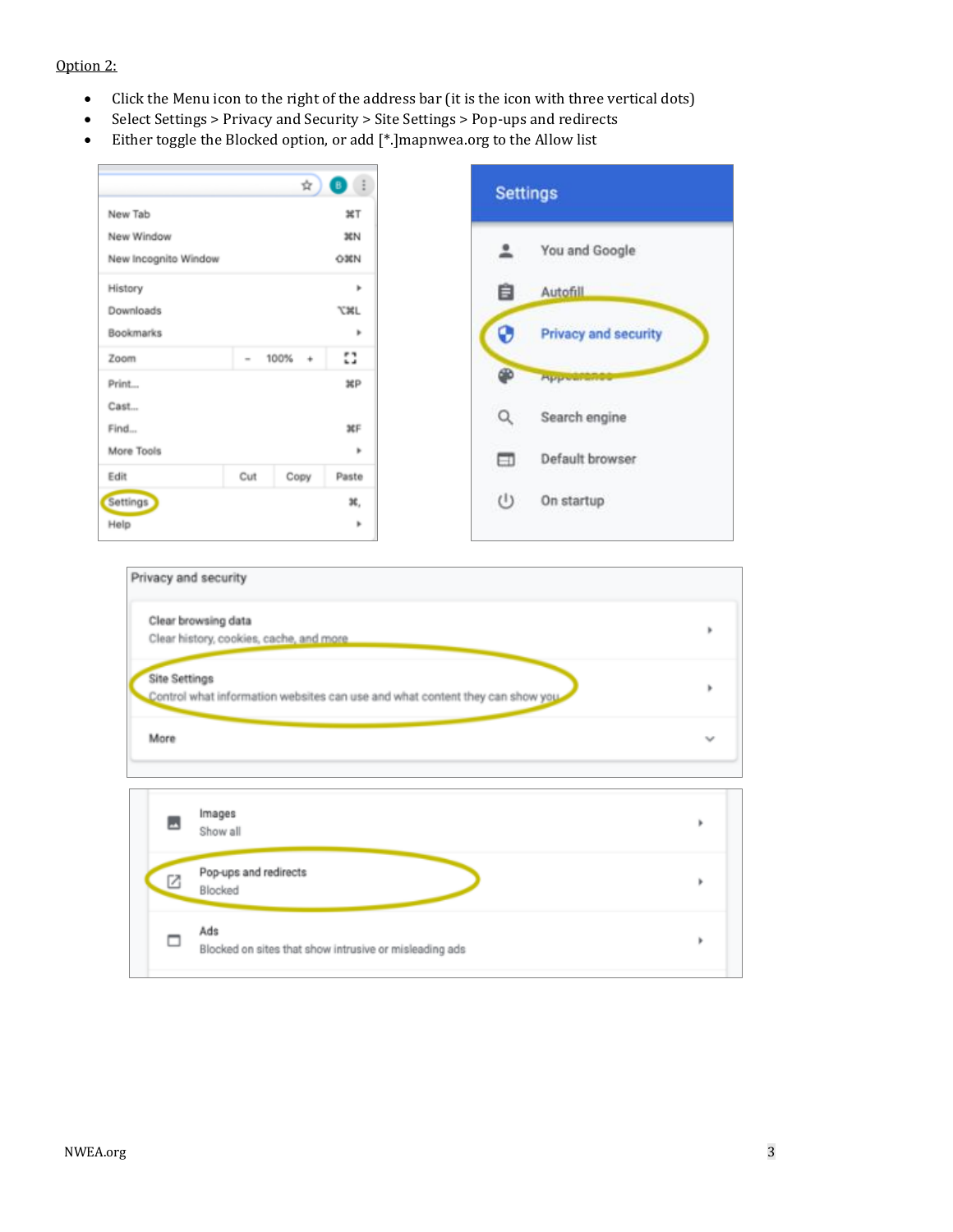#### **Disable Pop-ups in Firefox (Windows)**

Click the **Menu** icon to the right of the address bar (the icon with three parallel lines) Select **Options**, then go to the **Privacy & Security** tab. Clear the **Block pop-up windows** checkbox, or click **Exceptions** then **Add** <https://test.mapnwea.org/> to the list of allowed websites.



#### <span id="page-3-0"></span>**Disable Pop-ups in Firefox (Mac OS X)**

From the Menu, select **Firefox** > **Preferences** > **Content**. Clear the Block pop-up windows checkbox or add [http://test.mapnwea.org/](http://test.mapnwea.orga/) to the **Allow** list and save the changes

| <b>Firefox</b><br>File         | Edit       | <b>O</b> Preferences<br>$\leftarrow$ $\rightarrow$ $\alpha$ $\circ$ | $\times$ .<br>about preferences#privacy<br><b>C</b> Findox                                                                     | $\Omega$                               | $\bullet\bullet\bullet$<br>O Pulletons<br>$6 - 9 - 0 - 0$ | C Freto: shout preferences throwns                                                                                               |
|--------------------------------|------------|---------------------------------------------------------------------|--------------------------------------------------------------------------------------------------------------------------------|----------------------------------------|-----------------------------------------------------------|----------------------------------------------------------------------------------------------------------------------------------|
| <b>About Firefox</b>           |            |                                                                     |                                                                                                                                | Q. First in Preferences                | <b>Q</b> General                                          | Allowed Websites - Primages                                                                                                      |
| Preferences                    | ₩,         | <b>☆</b> General<br><b>O</b> Home                                   | Permissions<br>$\blacktriangleleft$ Location                                                                                   | Settings                               | $Q$ Home<br>Q Seatth<br>A Primes & Security               | You can specify which websites are allowed to spen pop up windows.<br>learn to allow and than click Alline.<br>Address of sedale |
| <b>Services</b>                | ▶          | Q Search<br>Privacy & Security                                      | <b>B</b> Camera<br>A Microphone                                                                                                | Settings<br>Sattings                   | <b>CO</b> Tyres                                           | <b>Infort chest manufactural</b><br><b>Westwing</b>                                                                              |
| <b>Hide Firefox</b>            | H          | $\mathbf{C}$ sync                                                   | <b>ED Notifications Learn more</b>                                                                                             | Settings                               |                                                           |                                                                                                                                  |
| <b>Hide Others</b><br>Show All | <b>H%7</b> |                                                                     | Block websites from automatically playing sound<br>$J$ Block pop-up windows<br>V Warn you when websites try to install add-ons | Exceptions<br>Exceptions<br>Exceptions |                                                           |                                                                                                                                  |
| <b>Quit Firefox</b>            | CO         |                                                                     | Prevent accessibility services from accessing your browser Learn more                                                          |                                        |                                                           | Reverse Majority. Reverse all Majoritan                                                                                          |

Carol Ban Charges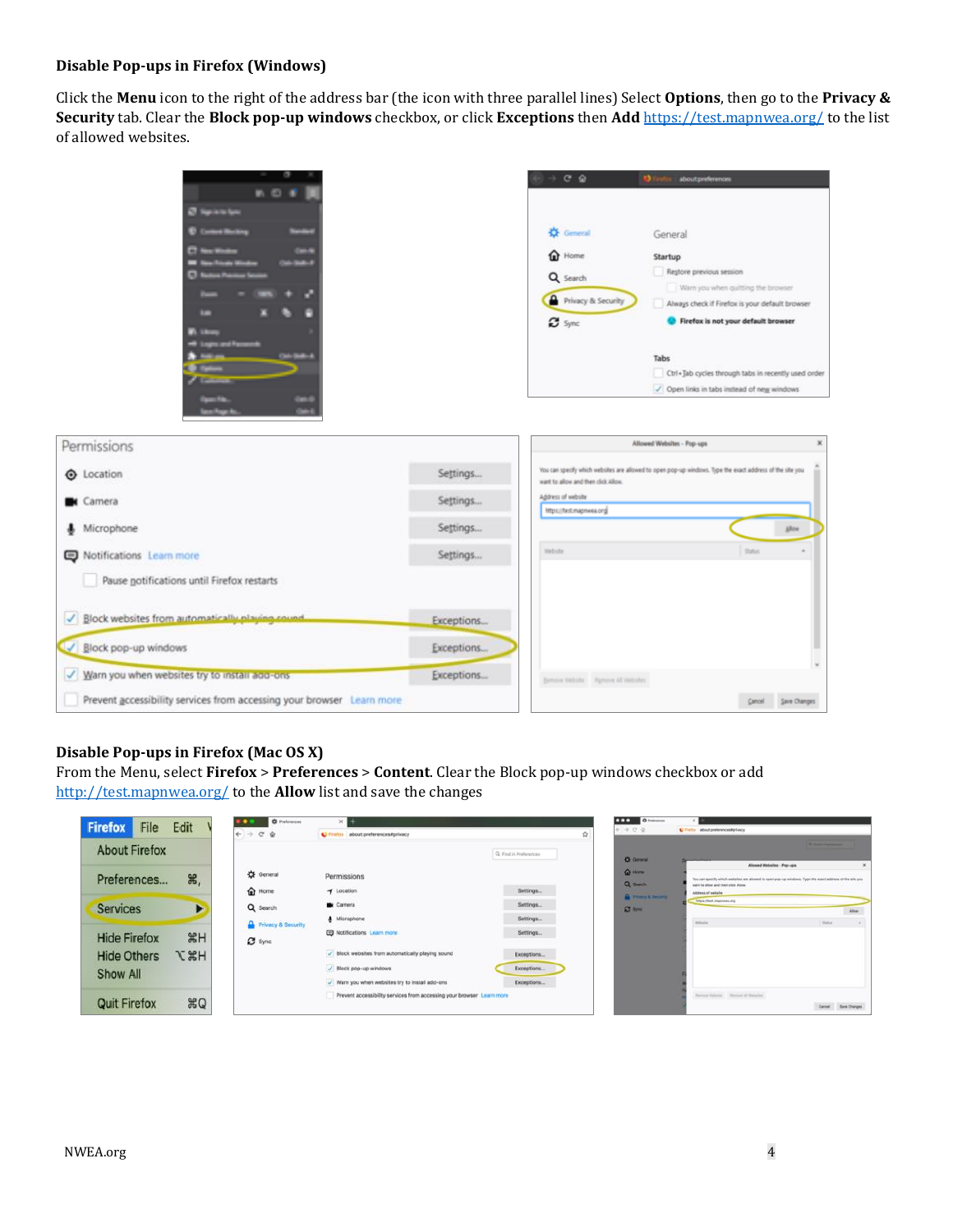#### <span id="page-4-0"></span>**Disable Pop-ups in Safari 11**

From the **Safari Menu**, select **Preferences**, then the **Security tab.** Clear the **Block pop-up** windows check box



#### <span id="page-4-1"></span>**Disable Pop-ups in Safari 12**

Right-click in the address bar and select Settings for This Website. Change the Pop-up Windows selection to Allow



#### <span id="page-4-2"></span>**Disable Pop-ups in Safari 13**

From the **Safari Menu**, select **Preferences**, then the **Websites.** Clear the **Block pop-up** windows check box

| <b>About Safari</b><br>Safari Extensions                    |                 |
|-------------------------------------------------------------|-----------------|
| Preferences<br>Settings for This Website                    |                 |
| Clear History                                               |                 |
| <b>Services</b>                                             |                 |
| <b>Hide Safari</b><br><b>Hide Others</b><br><b>Show All</b> | H<br><b>H</b> X |
| <b>Quit Safari</b>                                          |                 |